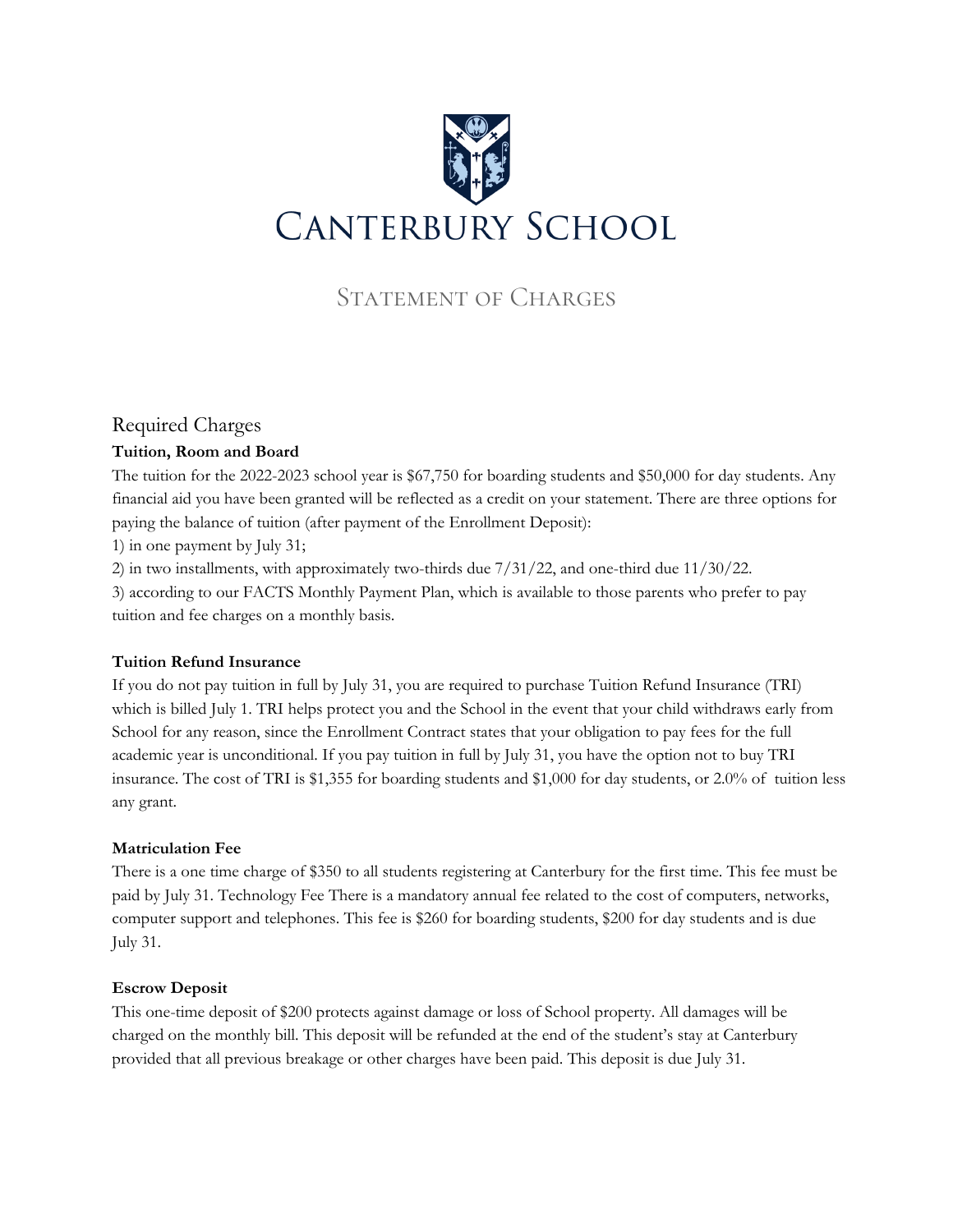#### **Miscellaneous Charges**

Laboratory fees for certain courses in the science and art departments will be posted to your account at the beginning of each semester. Course fees are detailed in the curriculum specifications and are applied for additional purchases of chemicals, dissection materials and artistic supplies which these courses require. Other academically related charges may periodically appear on your billing statement. Medical costs will also be billed. Some varsity athletic teams also have tournament and traveling expenses. Coaches will advise of these in advance and you will be billed. Dorm damage costs will also be billed, as will be dorm room key replacements to your students debit card account.

# Optional Charges

## **Private Tutoring**

Students meeting with private tutors arranged by Canterbury will be billed \$55 per hour. Those seeking private tutoring through Canterbury should contact Alison Bailey, Director of the Donovan Center for Learning.

## **Laundry and Dry Cleaning**

The School provides debit card-operated washers and dryers for student use in the dormitories, and students may walk to downtown New Milford to use local laundry and dry cleaning establishments. As an option for students and parents, E&R Laundry & Dry Cleaners of Manchester, NH, offers a full line of pick-up and delivery services to our students.

## **Student Accident Insurance**

Unless you return the provided waiver form, your student will be billed and enrolled in our School Accident Insurance through A.W.G. Dewar. This Dewar accident policy is a no-deductible, accident-only policy that pays from the first dollar up to a limit of \$2,000 for bodily injury resulting from an accident (whether a sports injury, slip/fall, or any other accident on or off campus). Canterbury requires this policy to assure that, if a student has an accident or injury, emergency treatment at the New Milford Hospital and elsewhere will be immediately available without any questions of insurance coverage causing a delay. Please note that if your regular medical policy (including the comprehensive United Healthcare Student Injury & Sickness Plan mentioned below) provides for emergency coverage in Connecticut but has deductibles and/or co-pays, this low-cost Accident Policy will also cover those accident-related co-pays and deductibles from first dollar up to \$2,000. This policy costs \$138 and payment is due July 31.

## **Comprehensive Student Health Insurance**

International families are required to purchase United Healthcare's Student Injury & Sickness Plan or another acceptable plan as determined by Canterbury's Health Center staff. In brief, the Student Injury & Sickness Plan provides primary student injury and illness insurance for international students for 12 months at a cost of \$2,225.